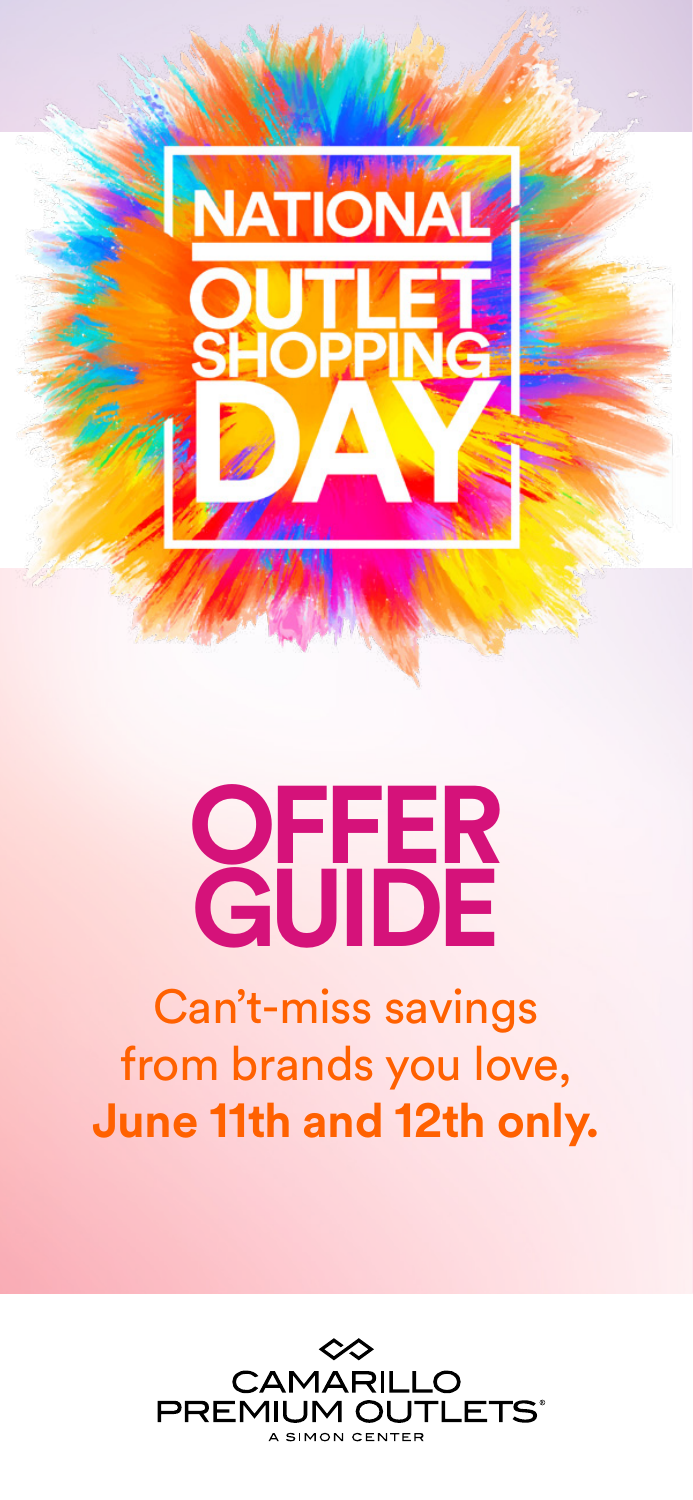# **BIG DEALS** Show this at participating stores to score limited-time discounts.\*

\*Must be presented at time of purchase. Cannot be combined with any other offer or discount. Limit one offer per purchase. Not valid on gift certificates, gift cards or prior purchases. No cash value. Offer subject to change without notice. See store for details, as some restrictions may apply. Valid only at participating Simon centers. Valid 6/11 - 6/12/22 only.

# **ADIDAS** \$25 off \$125.

Code: UAF000121

# **AÉROPOSTALE**

Take 25% off your purchase of \$125

or more. Code: 50047343

# **AG JEANS**

Gift with purchase–limited edition handmade denim AG apron.

GWP valid until supply runs out.

# **ANN TAYLOR FACTORY** \$20 off \$100 or more.

### **BANANA REPUBLIC FACTORY**

20% off one item. Code: SIMON20

Excludes clearance, cashmere, baby apparel, accessories and leather apparel.

# **BOSS**

Spend and save: \$175 = 10% off,  $$250 = 15\% \text{ off. } $400 = 20\% \text{ off.}$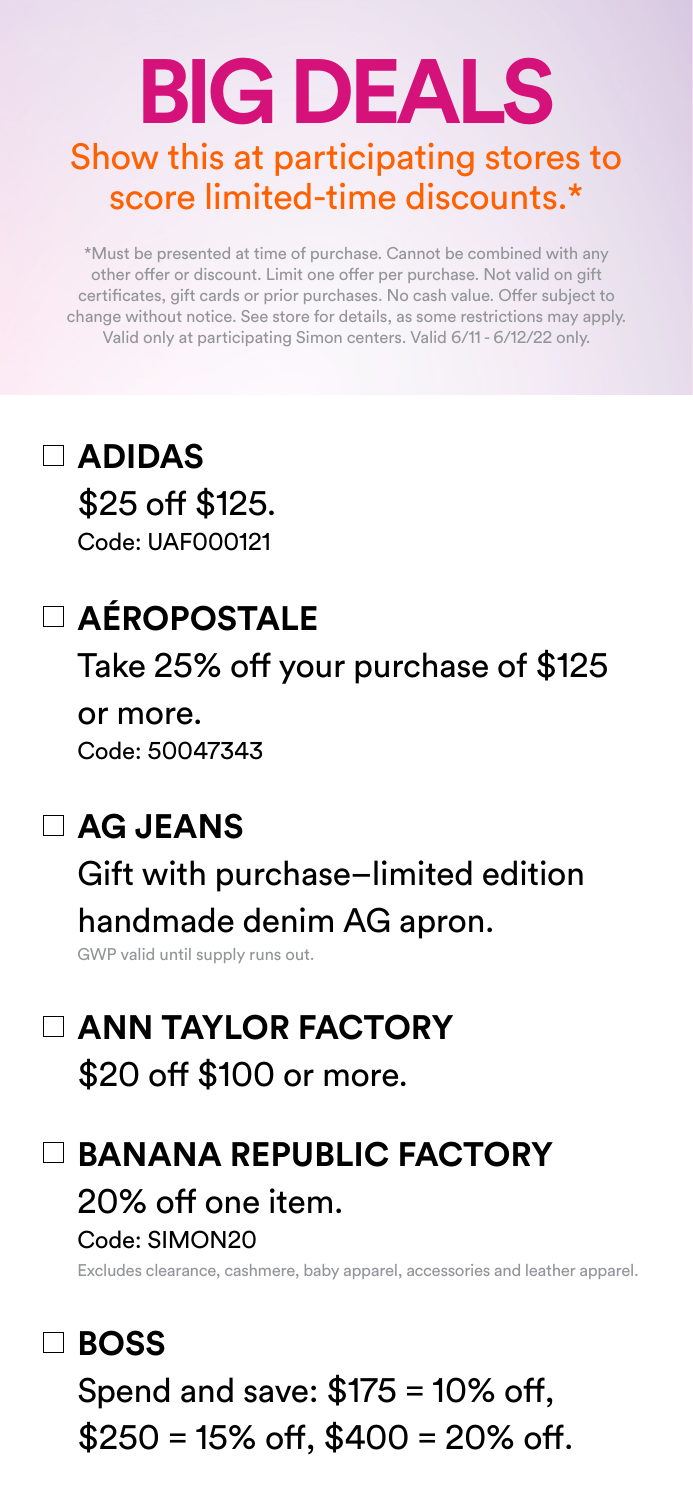# **BROOKS BROTHERS**

25% off with a minimum \$125 purchase. Code: 3570

**CALVIN KLEIN** 25% off purchase.

Not combinable with any other offer.

# **CITIZEN WATCH COMPANY STORE**

65% off select watches.

# **CLAIRE'S**

20% off your purchase of \$35 or more, excludes piercing. Code: 44

# **CLARKS OUTLET**

#### 25% off your purchase. Code: OUTDAY

Offer excludes Bushacre and Shacre styles. Other exclusions may apply, see store for details.

# **COACH OUTLET**

15% off wallets, boxed gifts, belts and other select styles at Coach Outlet.

Some exclusions apply.

# **COLE HAAN OUTLET** Additional 20% off your purchase.

See store associate for details.

# **COLUMBIA FACTORY STORE**

25% off a single item. Code: 2022SIMON25B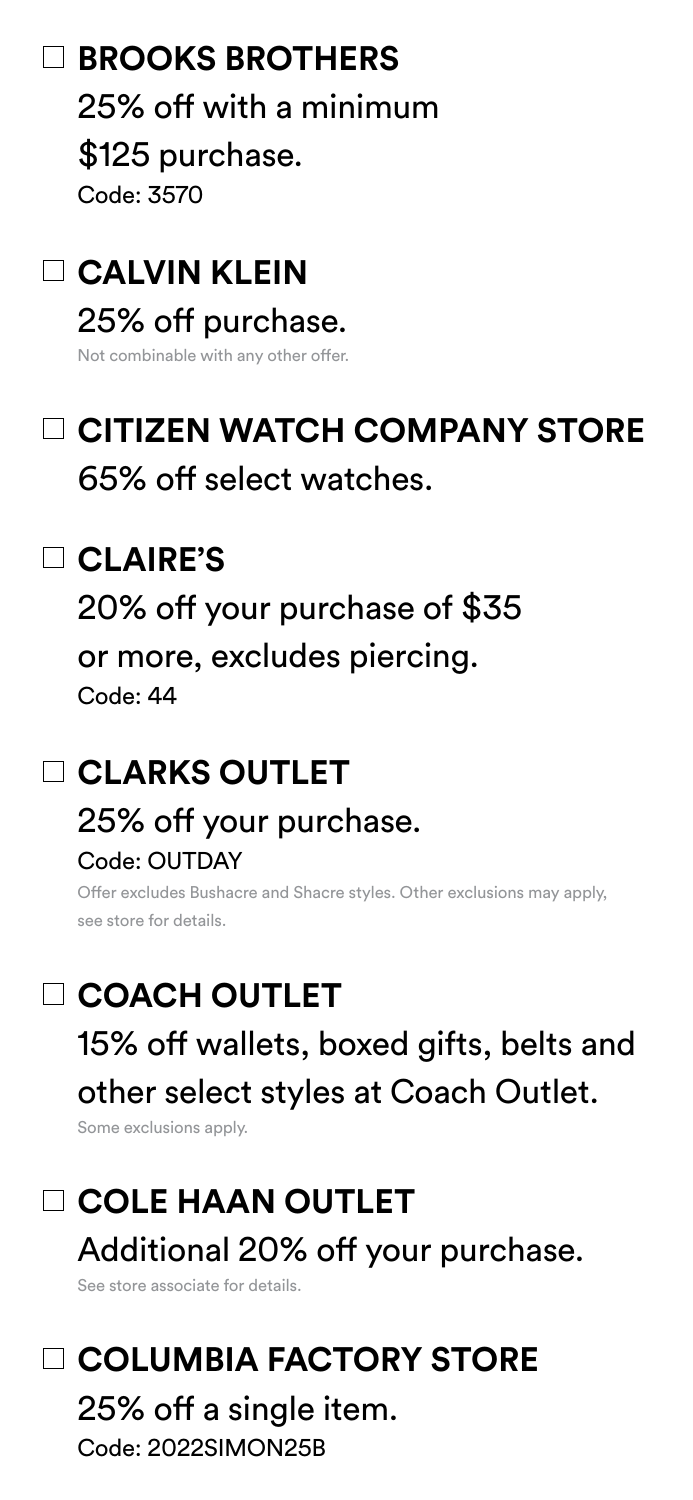# **CONVERSE**

### 15% off entire purchase.

Some exclusions apply. Discount cannot be applied towards taxes or shipping and handling charges. This offer may not be combined with an employee discount and cannot be used in combination with any other discount or promotion. Discount not valid on gift cards, Converse Limited Edition, Converse By You, Converse Custom, NBA Licensed Product, select Classic Chuck Taylor All Star, select Chuck Taylor 70, select Jack Parcell, select One Star, select Run Star Motion, and select Run Star Hike. Not transferable and not redeemable for cash, credit or towards previous purchases. Offer expires and must redeemed by June 12, 2022 at 11:59 pm EST. Converse reserves the right to cancel or modify this offer at any time. Void where prohibited.

# **THE COSMETICS COMPANY STORE** 25% off a single item.

# **CROCS**

25% off a single item. Code: 791000002638

# **DANIEL'S JEWELERS**

Free gift with any purchase over \$50. While supplies last

# **DISNEY STORE**

Save up to 40% on clothing, toys, home decor and more.

### **DKNY**

### 25% off \$125 or more.

Exclusions may apply. Please see store for details.

# **ECCO**

#### Take \$30 off a purchase of \$150. Code: 6254

Cannot be combined with other coupons or reward cards.

# **EXPRESS** Extra 10% off with other

#### store purchases.

Valid in-store only. Not valid on gift cards, clearance, third-party brands and marketplace items.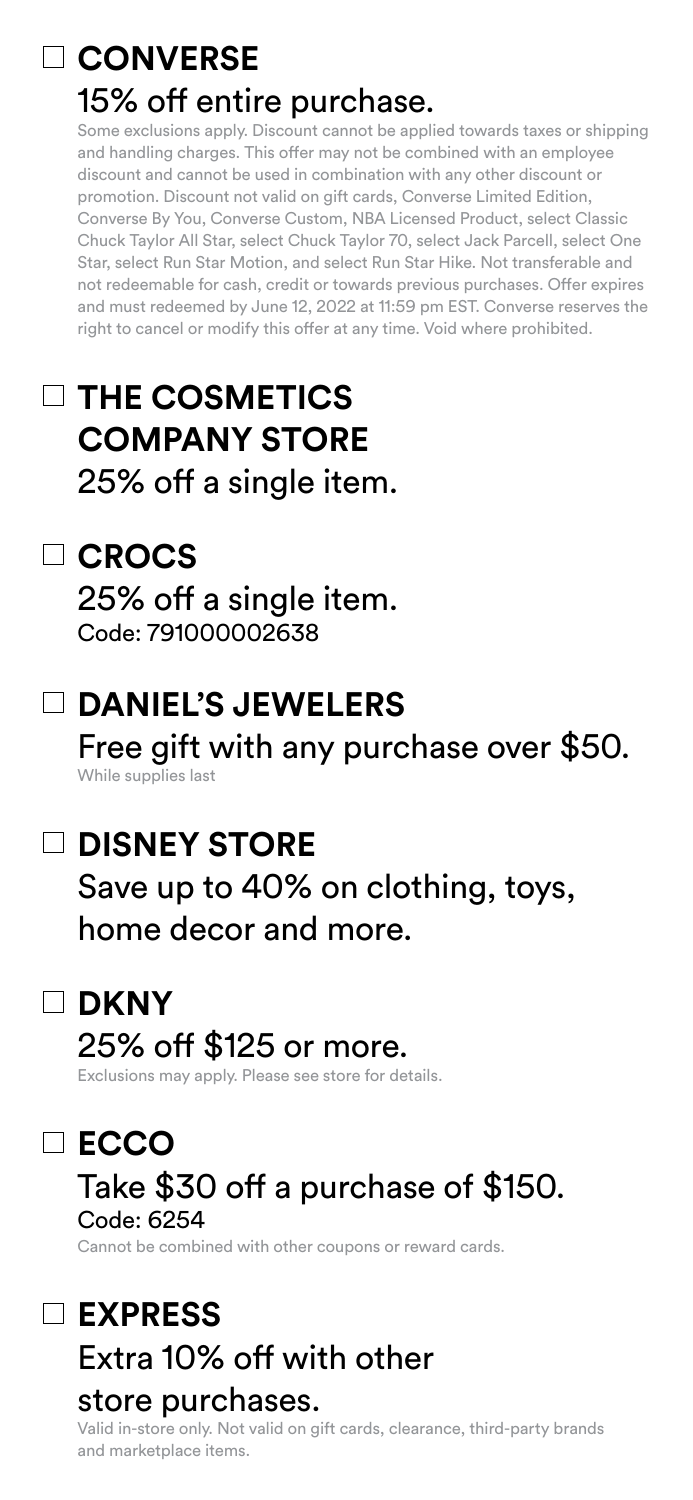# **FAMOUS FOOTWEAR OUTLET**

\$10 off a \$50 purchase.

Code: 910101234528 Limit 21 pairs.

# **FOREVER 21**

25% off purchases of \$125 or more.

# **FOSSIL**

# \$25 off your \$75 purchase.

Excludes touchscreen smartwatches and limited editions.

# **FRAGRANCE OUTLET**  Receive a free gift. Men's Stainless Steel Link bracelet with purchase of \$149 or more.

Limit one gift per customer, while supplies last.

# **GAP OUTLET**

### Extra 20% off your purchase! Code: SIMON20

Not valid on clearance.

### **H&M**

# 20% off one single item.

Not valid on guest designer or special collections.

# **HANESBRANDS**

25% off entire purchase.

# **HURLEY**

### Spend \$50 and get a free t-shirt! Code: VIPTEE2022

One free t-shirt per coupon. Some restrictions apply. See store for details.

# **J.CREW FACTORY**

25% off purchases of \$100 or more.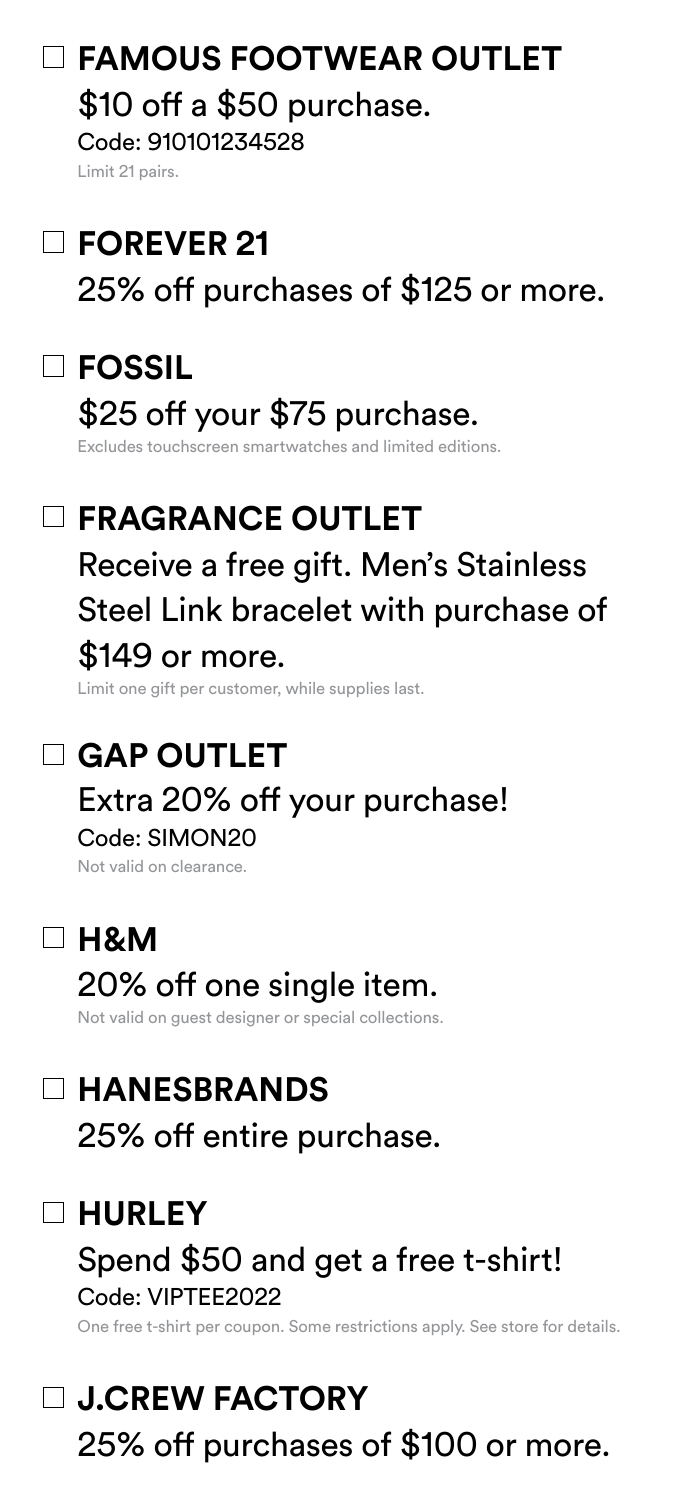### **JIMMY CHOO**

Spend \$500, save 15%. Spend \$750, save 20%.

### **JOCKEY**

25% off your entire purchase. Code: NATSHOP22

# **JOE'S JEANS**

### 40% off entire purchase.

Exclusions apply. Not valid on final sale items.

### **KARL LAGERFELD PARIS** \$30 off \$200 or more.

Exclusions may apply. Please see store for details.

# **KATE SPADE NEW YORK**

10% off your purchase of \$150 or more. Code: PREMPASS22

# **KIPLING**

#### 20% off purchase of \$200 or more. Code: OUT2022

Exclusions apply, not valid on collaborations.

# **LACOSTE OUTLET** Free Lacoste dust bag with \$125 or more purchase.

Exclusions apply. The first customers to spend \$125+ will receive a free gift with purchase, while supplies last. See an associate for details. Offer valid only at Lacoste Outlets June 11, 2022-June 12, 2022. Offer Not valid at LACOSTE Boutiques or LACOSTE.COM. Discount not valid on previously purchased merchandise. May not be combined with any other offers, coupons, discounts or promotions. Offer is non-transferable and cannot be redeemed for cash. Certain exclusions apply including but not limited to: fragrance and in-stock items.

# **LE CREUSET** 40% off 10.25-inch cast iron deep skillets.

Offer valid on in-store assortment only. Not valid on special orders.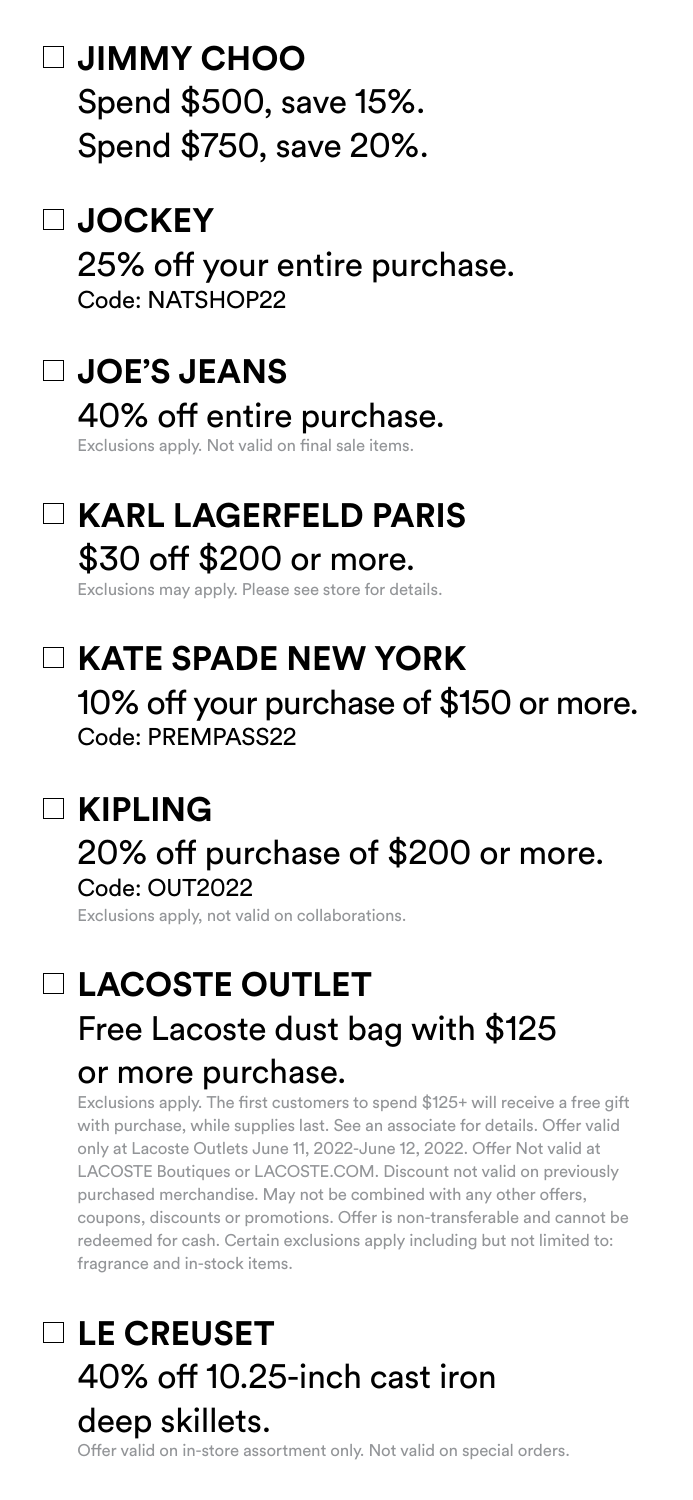# **LEVI'S®**

# \$25 off \$125 purchase (stackable with all store offers). Code: LEVNSD25

Offer is available at select Levi's® Outlet Stores in the United States. The offer is combinable with all in-store promotions.

# **LOFT OUTLET**

# \$10 off your purchase of \$75 or more.

Excludes Early Access. Not combinable with any other coupons.

# **LUCKY BRAND**

#### 25% off \$100 or more purchase. Code: 25DAY

Valid only on purchase of \$100 or more.

# **THE LUGGAGE FACTORY** 25% off on wheeled luggage over \$150 only.

#### Code: TLF22

Excludes Gabbiano, Prima, Olympia, Briggs & Riley/Tumi, promo and clearance items, luggage sets and travel accessories.

# **MAIDENFORM**

25% off entire purchase.

# **MARC JACOBS**

# 15% off your in-store purchase and enter to win an in-store raffle.

Exclusions apply. See a sales associate for details.

# **MERRELL**

#### 25% off purchase. Code: MRLNOSD25

Offer excludes Merrell favorites and Aetrex products. Cannot be combined with any other offers, coupons or discounts.

# **MICHAEL KORS** 15% off \$200 or more.

Exclusions apply. See store associate for details.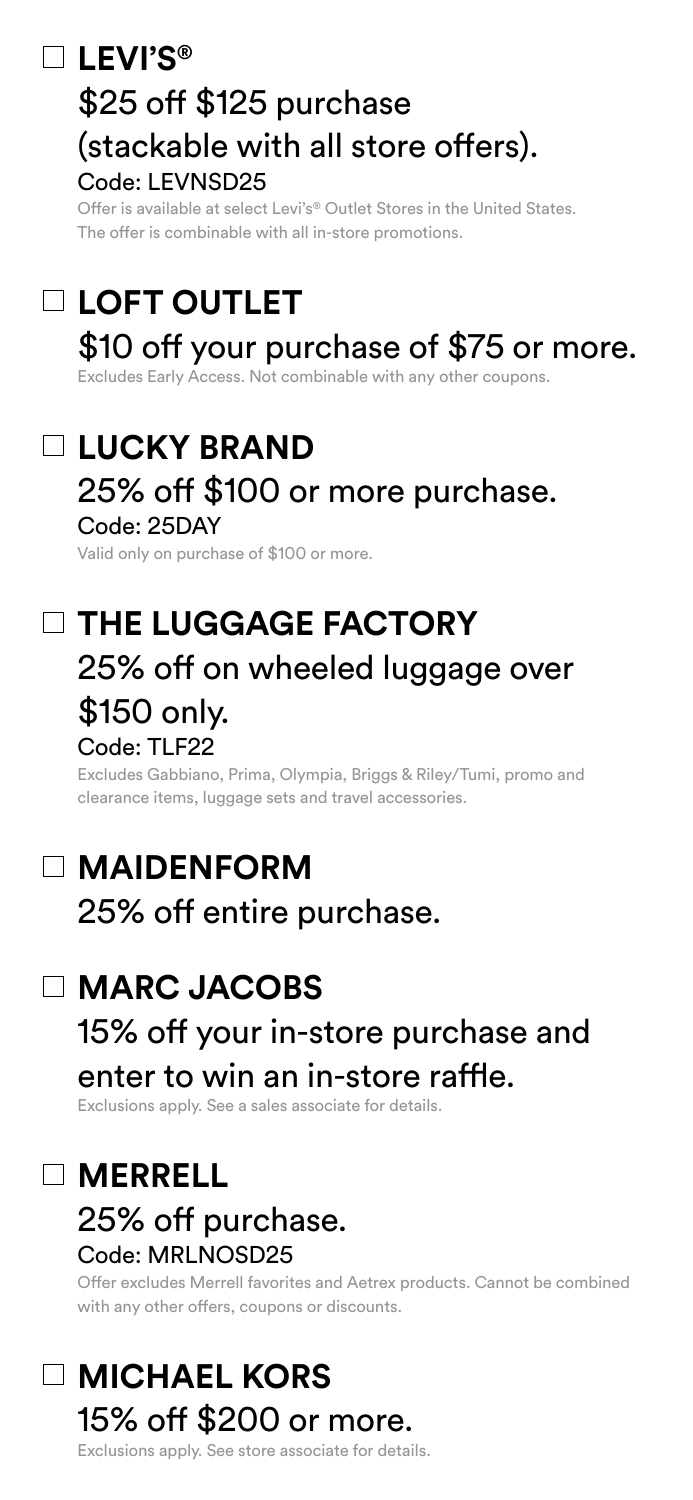# **MOVADO COMPANY STORE**

Gift with purchase Code: NATIONALGWP

Up to 70% off and an extra 25% off. Code: NATIONAL25

# **NAUTICA**

25% off \$125 or more. Code: SHOPNA25

### **NEW BALANCE FACTORY STORE** BOGO 50% off and

30% off clearance. Exclusions may apply.

# **OAKLEY VAULT**

Additional 25% off shoes.

#### **OLD NAVY OUTLET** 25% off one item. Code: SIMON25OFF

Exclusions: gift cards, clearance, face masks, jewelry, beauty and register lanes.

# **O'NEILL**

#### Free O'Neill tee shirt with any purchase of \$75 or more! Code: TEEVIP

Applies to O'Neill clothing. Not valid on outside brands.

# **PEPPER PALACE**

Buy five and get the sixth item free!

Free item of equal or lesser value.

# **PERFUMANIA**

Receive a free gift: Mercedes Benz branded hat with purchase of \$129 or more.

Limit one gift per customer, while supplies last.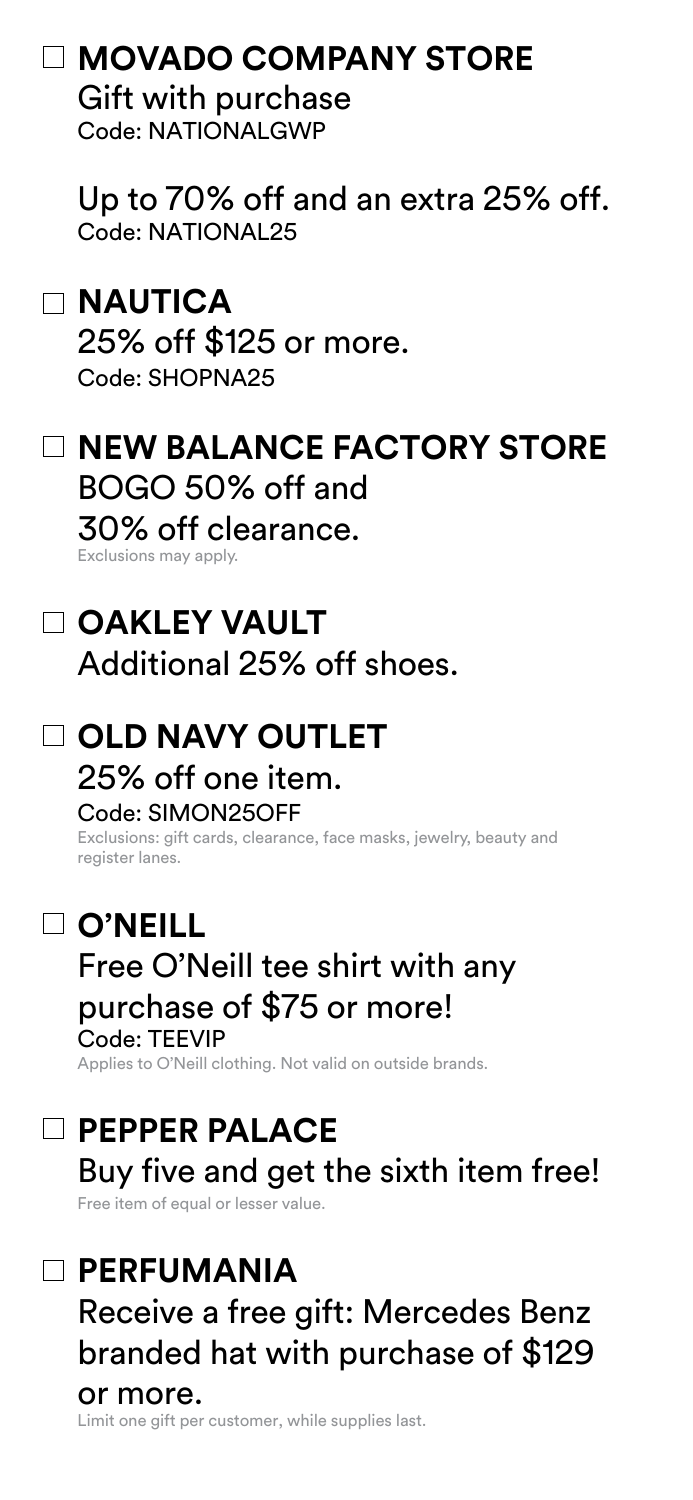### **PERRY ELLIS** \$20 off \$100 or more.

# **PLANET BEAUTY**

25% off your purchase. Code: 25OFF

# **POLO RALPH LAUREN**  Enjoy 15% off your purchase of \$100 or more.

#### Code: Q7453

The \$100 threshold must be reached in a single transaction. Cannot be combined with bounce backs.

# **PUMA**

25% off entire purchase,

no exclusions. Code: 383\_SHOPPING

# **RACK ROOM SHOES**

Buy one, get one 50% off select styles. Exclusions apply. See associate for details.

# **REBECCA TAYLOR** Enjoy 25% off. For a limited time.

Exclusions may apply, see stores for details.

# **SAKS OFF 5TH** Take 25% off your \$200 or

#### more purchase.

Clearance excluded. Valid on regular-priced merchandise only. Discount is taken off of the lowest-ticket price.

# **SAMSONITE** 25% off purchase.

# **SKECHERS**

10% off your purchase. Code: 7000000001314

Excludes clearance.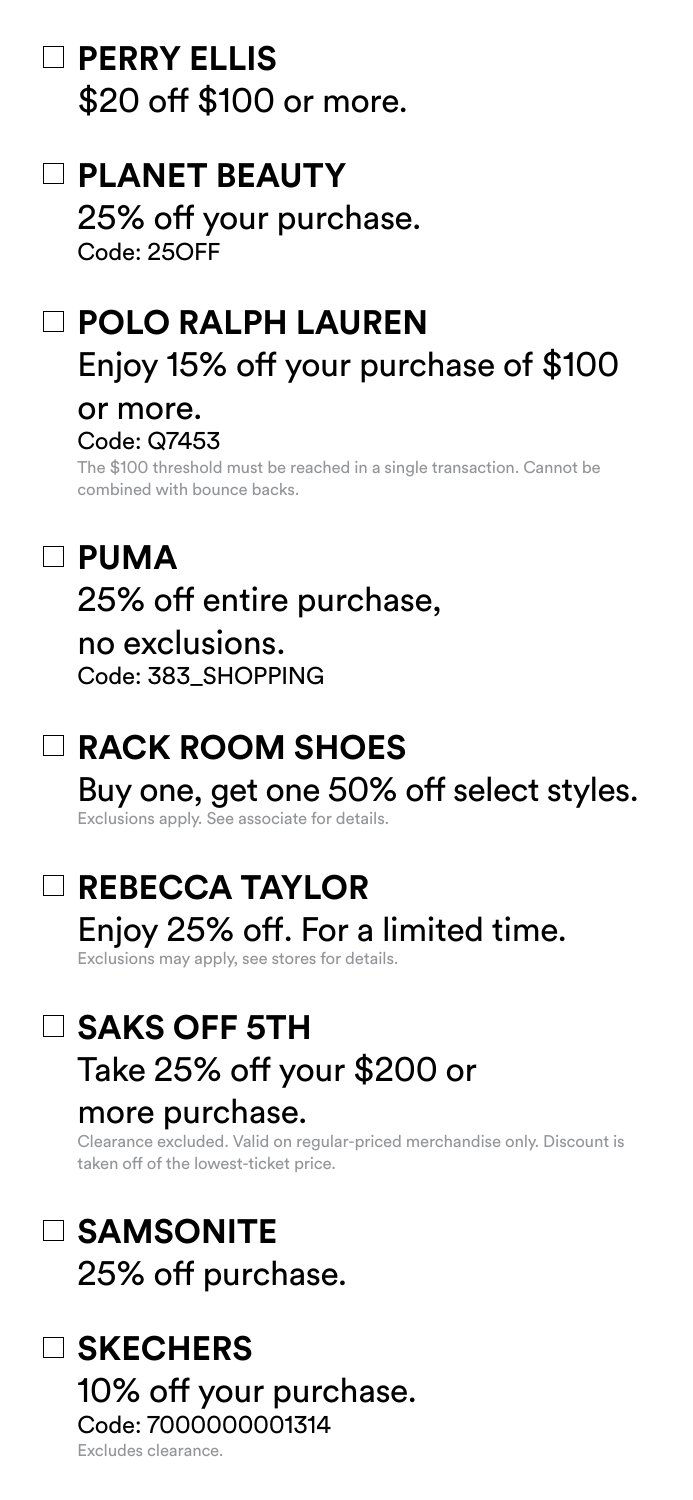### **SOLSTICE SUNGLASSES**

25% off qualifying full-price items and 10% off all sale items.

### **ST. JOHN**

Enjoy \$100 off of a purchase of \$500 or more.

### **STEVE MADDEN**

25% off entire purchase with exclusions.

### **SUNGLASS HUT**

\$30 off polarized sunglasses. Exclusions apply. Please see a store associate for details.

# **TED BAKER LONDON** 25% off any full-price purchase.

# **THEORY**

# \$50 off a purchase of \$250 or more.

Some exclusions may apply. Please see a retail specialist for details.

# **THEORY MEN**

# \$50 off a purchase of \$250 or more.

Some exclusions may apply. Please see a retail specialist for details.

# **TOMMY HILFIGER**

20% off entire purchase.

#### Code: 631712006068

PVH associates not eligible.

# **TRUE RELIGION** 15% off total purchase of \$100 or more.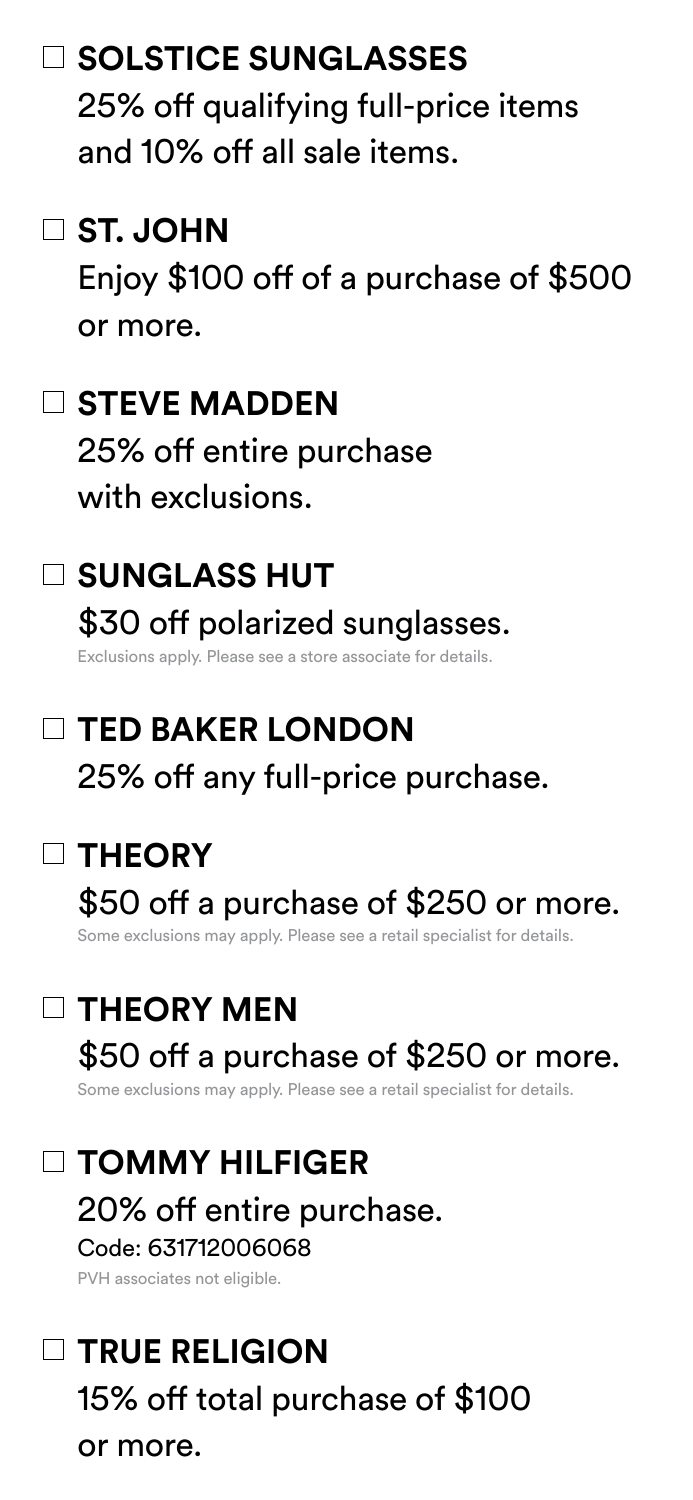# **TUMI**

#### Complimentary monogramming with purchase.

Available on select styles.

# **UGG**

### Buy one red-tagged item, get one red-tagged item for 20% off.

Applicable to red-tagged items only. Not valid on clearance items. Please see associate for details.

#### **UNDER ARMOUR** 20% off entire purchase. Code: MKT05069

Cannot be redeemed on headphones. Cannot be combined with First Responder Discount.

# **VANS OUTLET**

# The first 100 people will receive a gift with purchase.

While supplies last.

### **VINCE**

### Enjoy 25% off at Vince Outlet.

Exclusions apply, see stores for details.

### **ZADIG & VOLTAIRE** 25% off one item.